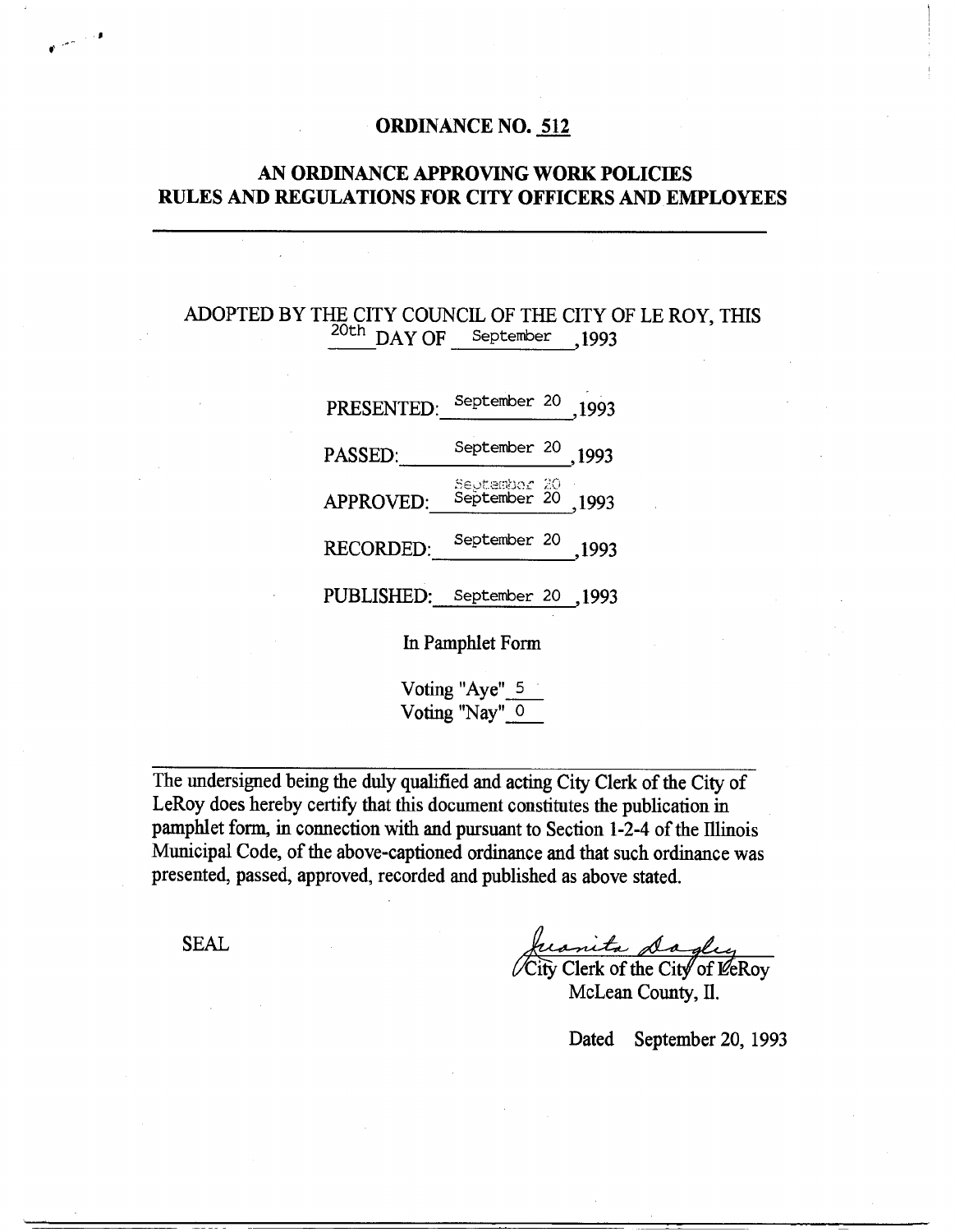#### **CERTIFICATE**

I, Juanita Dagley, certify that I am the duly elected and acting municipal clerk of the City of Le Roy, McLean County, Illinois.

I further certify that on September 20 , 1993 the Corporate Authorities of such municipality passed and approved Ordinance No. 512 , entitled:

#### AN ORDINANCE APPROVING WORK POLICIES RULES AND REGULATIONS FOR CITY OFFICERS AND EMPLOYEES

which provided by its terms that it should be published in pamphlet form.

The pamphlet form of Ordinance No.  $\frac{512}{ }$ , including the Ordinance and a cover sheet thereof was prepared, and a copy of such Ordinance was posted at the municipal building, commencing on September 20 , 1993 and continuing for at least ten days thereafter. Copies of such Ordinance were also available for public inspection upon request in the office of the municipal clerk.

Dated at Le Roy , Illinois, this 20th day of September , 1993

(seal)

<u>anita Dagliy</u>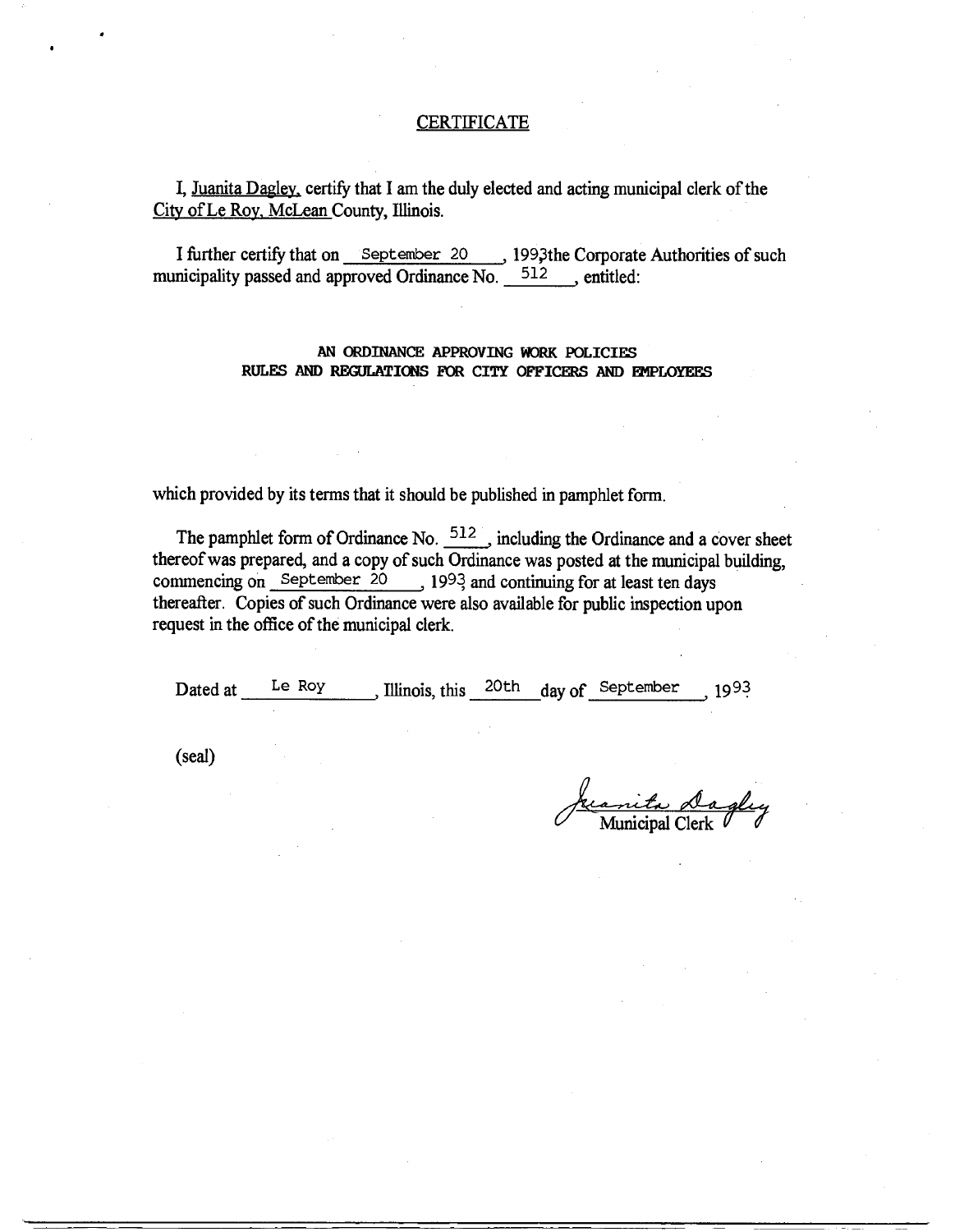#### ORDINANCE NO. 512

BE IT ORDAINED by the City Council of the City of Le Roy, McLean County, Illinois in regular session this 20th day of September, 1993, that the following work policies, rules and regulations for City Officers and Employees become effective and in full force October 1, 1993.

#### SECTION I. HOLIDAYS AND PERSONAL DAYS

The following holidays will be allowed each officer and full-time employee:

| NEWS YEARS DAY 4TH OF JULY |                     | FRIDAY AFTER THANKSGIVING |
|----------------------------|---------------------|---------------------------|
| <b>GOOD FRIDAY</b>         | <b>LABOR DAY</b>    | <b>CHRISTMAS DAY</b>      |
| <b>MEMORIAL DAY</b>        | <b>THANKSGIVING</b> | <b>FLOATING HOLIDAY</b>   |

Two paid personal days for the first year of employment, three paid personal days per year after the first year of employment. Personal days are not accumulative. Personal days to be pro-rated for new employees.

Additional three days off for death in immediate family. This will include Mother, Father, Brother, Sister, Husband, Wife, Grandmother, Grandfather, Father-in-Law, Mother-in-Law. If time off falls in regular scheduled work days, employee will be paid in full for those three days.

When an authorized holiday or its observed equivalent falls on an employee's regular scheduled workday, the employee shall be excused from work and shall be allowed a regular day's pay provided the employee works the employee's last full unexcused shift preceding the holiday and the employee's first full unexcused shift following the holiday. However, an employee shall not receive a regular day's pay for a holiday if the employee fails to work on such holiday when the employee was so notified before quitting time of the employee's tour of duty on the employee's last scheduled work day preceding the holiday.

If a holiday falls on a Saturday, the employee will be allowed Friday off in observance of the holiday. If a holiday falls on a Sunday, the employee will be allowed Monday off in observance of the holiday.

Any employee not scheduled to work, who is required to work due to an emergency situation, shall be compensated by an additional hour's pay for each hour worked, or the choice of a different day off for the holiday (the day to be used within one week of the holiday).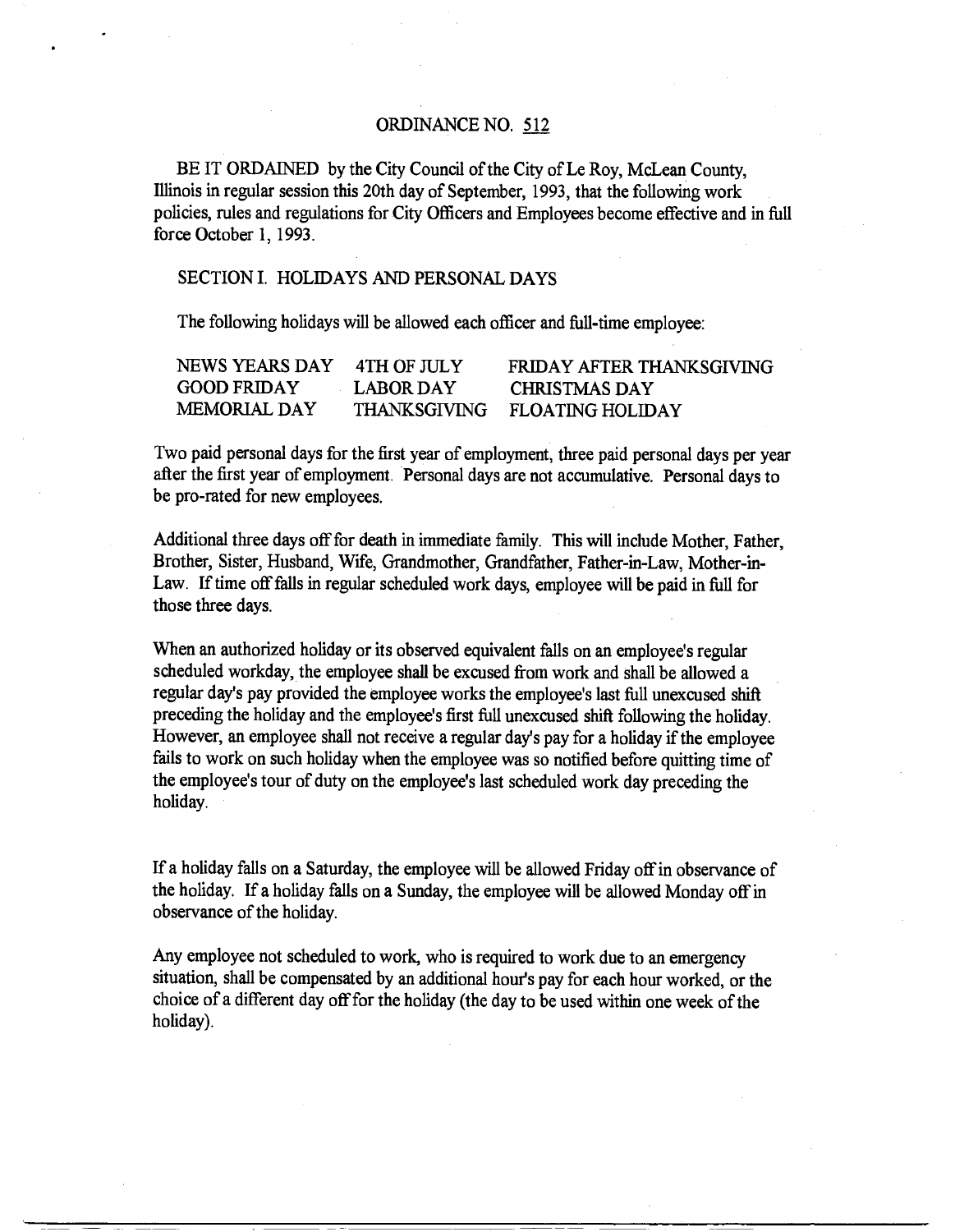All overtime to be worked on a holiday shall be at the discretion of the Mayor, or in his absence, the Superintendent of the department and by consultation with the Chairman of the Committee of the Council that is connected with the department.

#### SECTION H. SICK PAY AND INSURANCE COVERAGE FOR FULL-THAE EMPLOYEES:

All full-time employees, after three (3) consecutive days of sick leave, must provide the City with a Doctor's statement of illness to qualify the employee for compensation for any additional sick days for the same illness when Doctor's statement of illness or injury is presented. Doctor's statement of release from extended illness or injury is required before employee can return to work.

A. Seven days sick leave allowance will be granted to all employees each fiscal year. Sick days will accumulate for a maximum of thirty (30 days. Employees shall be allowed regular pay at basic rates on scheduled working days absent from duty when incapacitated by illness or physical injury (not compensable under workman's compensation act). Sick days to be pro-rated for new employees.

B. Department heads will approve sick leave absences and the burden of proof will be on the employees. To qualify for sick leave, all employees are required to notify their department Superintendent one (1) hour before the scheduled starting time that day. Failure to do so will result in loss of pay.

C. Sick time shall be taken in one (1) hour increments.

D. Sick days are not to be used as personal time off. Anyone in violation of this policy will relinquish any sick time for the remainder of the fiscal year.

E. All full-time employees health insurance with Dental Clause will be paid 100% by City for family coverage.

F. The City Clerk's health insurance with Dental Clause will be paid 100% by City for family coverage.

Sick leave is a privilege granted to the employees by the City and is not a right of the employee.

Compensation for sick pay shall be figured on the basis of an eight-hour work day, not on hours worked that would create an overtime situation at the end of forty (40) hours worked.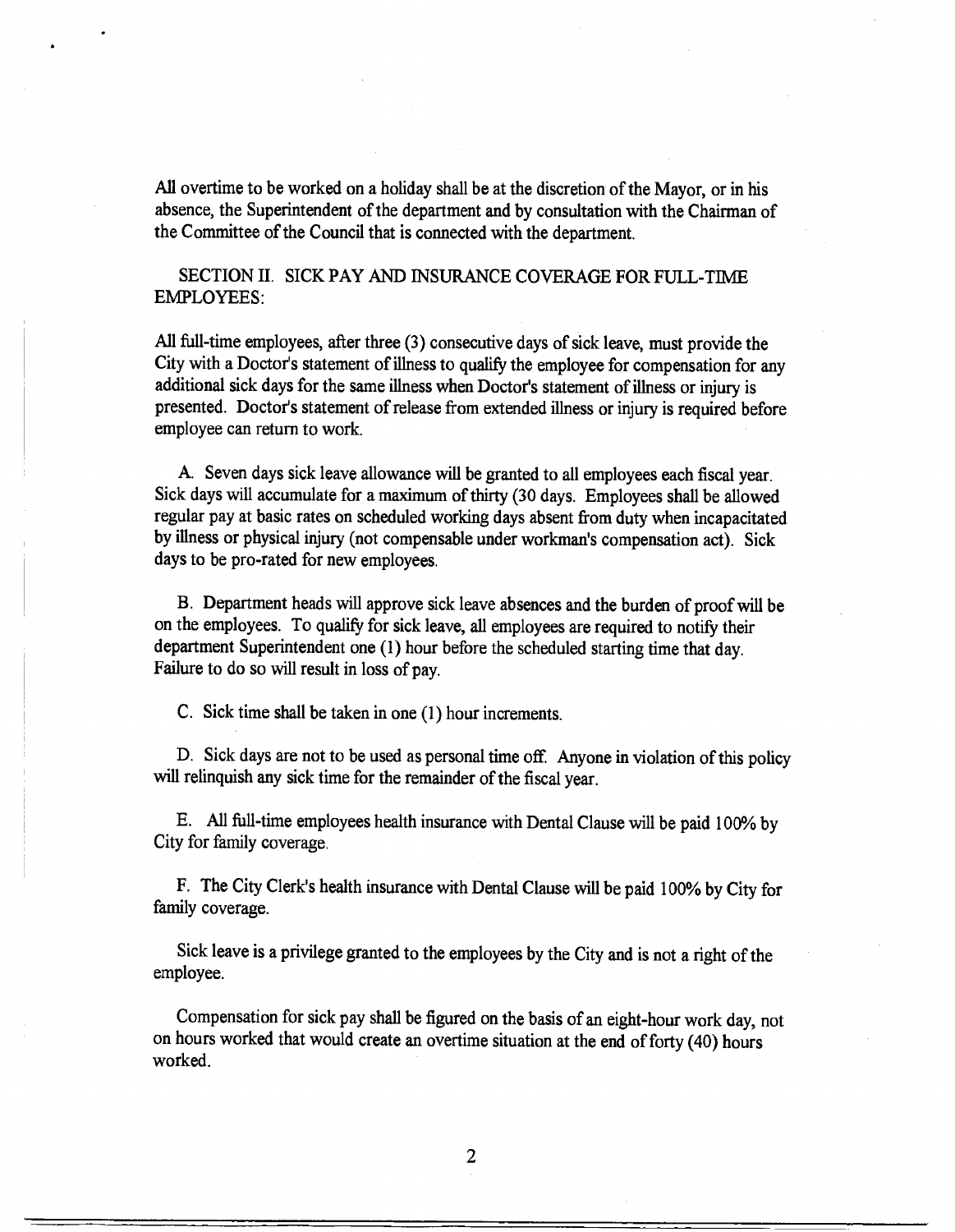#### SECTION III: VACATION TIME

Vacation shall be allowed in accordance with the following schedule:

| After I year employment   |  |
|---------------------------|--|
| After 2 years employment  |  |
| After 8 years employment  |  |
| After 15 years employment |  |

1 week 2 weeks 3 weeks 4 weeks

All vacations shall be taken and the person shall not be allowed to work the vacation days and receive additional pay or overtime.

Vacation time may be taken in increments of one-half days or whole days at a time with prior approval of department head.

Only one person may be off at one time from each department.

Vacation will be allowed on the actual years of employment from the starting date of the person and not on the fiscal year of the City.

One and one-half (11/2) years worth of vacation time may be accumulated without loss of time. Vacation time will not accumulate during disability leave. Any person with more than fifteen (15) years of employment or four (4) weeks of vacation must get approval of the department head and the majority of the City Council's approval to take their vacation all at once due to the hardship it would create in that department.

For definition purposes, vacation time will be figured on an eight (8) hour workday, forty (40) hour week.

#### SECTION I: MISCELLANEOUS

All employees will be required to learn and be trained to operate all machinery and vehicles necessary to their departments daily operation.

All coffee breaks shall be limited to fifteen (15) minutes in the first four (4) hours worked, and fifteen (15) minutes in the second four (4) hours worked. The time for the break shall start from the time the employee leaves the job site and it shall end when he again returns to that same job site or another site as assigned by the Superintendent of that department.

Employees working at the overtime rate shall not qualify for the coffee breaks as outlined above.

No part-time personnel will be used without consent of Council.

All new personnel will be approved by the Majority of the Council

3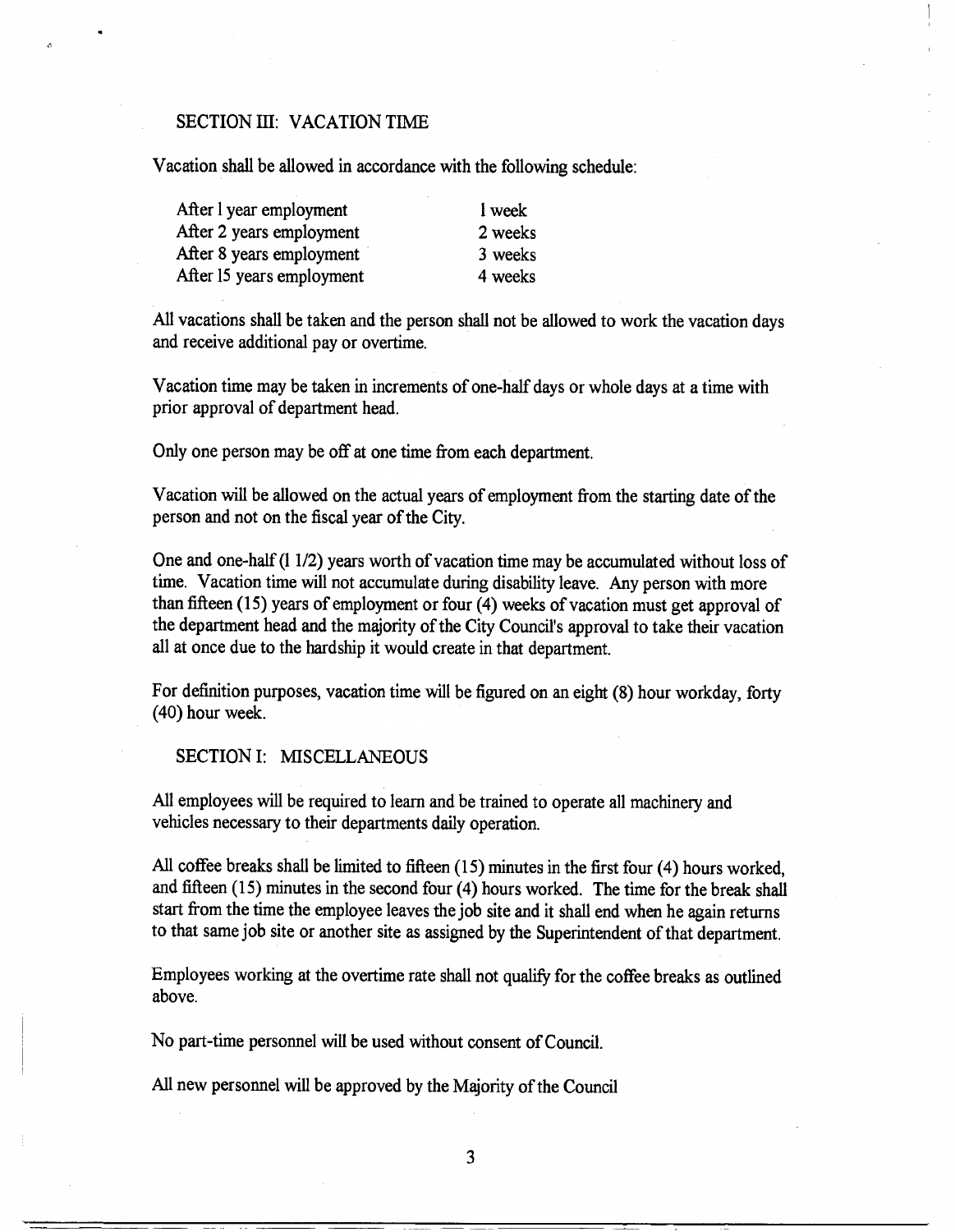When an employee serves on jury duty, city will pay difference between jury duty pay and regular salary.

. BE IT FURTHER ORDAINED that all prior ordinances or portions thereof of this City in conflict herewith be and they are hereby repealed.

SECTION H. This ordinance shall be in full force and effect from and after its passage, approval and publication in pamphlet form, as required by law.

PASSED by the City Council of the City of Le Roy, Illinois, upon the motion by, Lois Parkin, seconded by Robert D. Johnson, by roll call vote on the 20th day of September, 1993, as follows:

Aldermen elected 5 Aldermen present 5

VOTING AYE: Lois Parkin, Robert D. Johnson, Randy Zimmerman, Ronnie Litherland, (names) David Spratt

VOTING NAY: None

(names)

ABSENT, ABSTAIN, OTHER: None

(names)

and deposited and filed in the office of the City Clerk in said municipality on the <sup>20th</sup> day of September 1993.

Juanita Dagley<br>Quanita Dagley, City Clerk of the City

of LeRoy, McLean County, Illinois.

APPROVED by the Mayor of the City of Le Roy, Illinois, this  $^{20th}$  . day of September 1993.

Jerry O. Davis, Mayor of the City of Le Roy, McLean County, Illinois

ATTEST: (SEAL)

franita dagley<br>Juanita Dagley, City Clock of City of

Le Roy, McLean County, Illinois